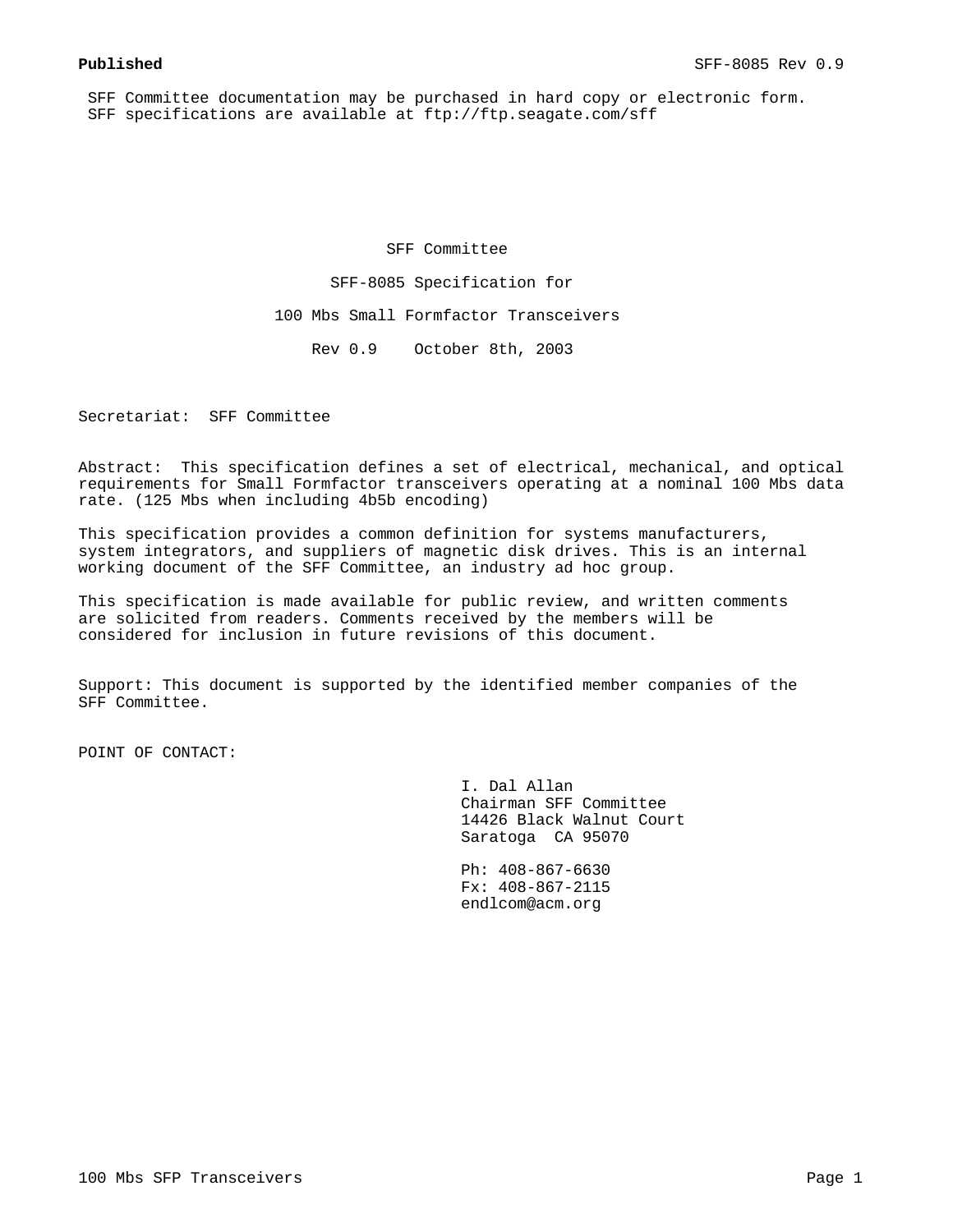## EXPRESSION OF SUPPORT BY MANUFACTURERS

The following member companies of the SFF Committee voted in favor of this industry specification.

> Dell ENDL Hewlett Packard Intel Madison Cable Nexans Sun Microsystems Toshiba America Unisys Vitesse Semi

The following member companies of the SFF Committee voted to abstain on this industry specification.

> Adaptec Amphenol FCI/Berg Fujitsu CPA Hitachi GST IBM Maxtor Molex Seagate Tyco AMP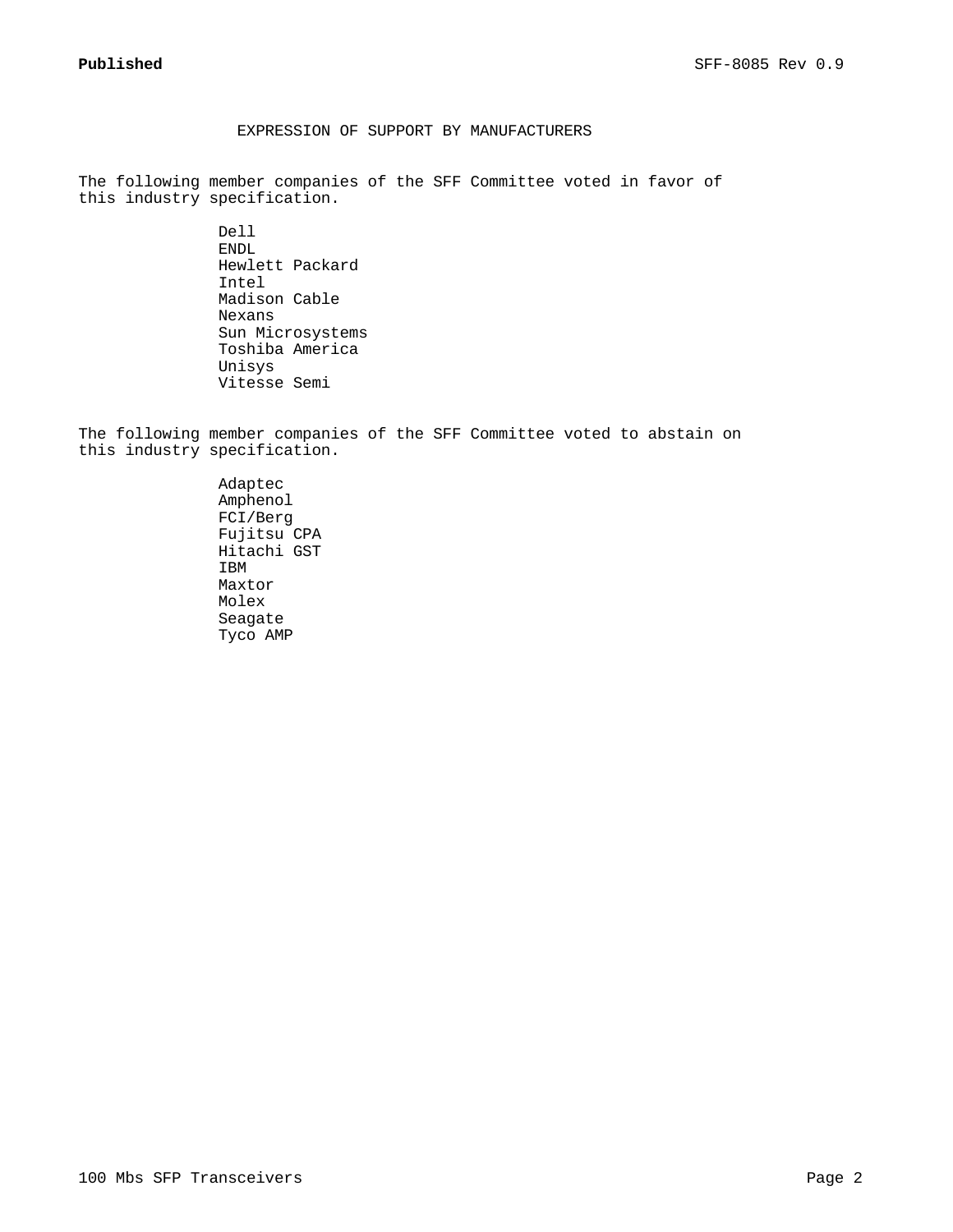If you are not a member of the SFF Committee, but you are interested in participating, the following principles have been reprinted here for your information.

## PRINCIPLES OF THE SFF COMMITTEE

The SFF Committee is an ad hoc group formed to address storage industry needs in a prompt manner. When formed in 1990, the original goals were limited to defining de facto mechanical envelopes within which disk drives can be developed to fit compact computer and other small products. Goals were expanded to include the definition of fiber optic transceivers used to connect mass storage units together.

Adopting a common industry size, electrical and optical interface, simplifies the integration of Fibre Channel transceivers into such systems. Specifications which define the electrical and optical signals, mechanical form factor, diagnostic interfaces, and hot-plug capability are important standards for systems integrators.

In November 1992, the SFF Committee objectives were broadened to encompass other areas which needed similar attention, such as pinouts for interface applications, and form factor issues on larger disk drives. SFF is a forum for resolving industry issues that are either not addressed by the standards process or need an immediate solution.

Documents created by the SFF Committee are expected to be submitted to bodies such as EIA (Electronic Industries Association) or an ASC (Accredited Standards Committee). They may be accepted for separate standards, or incorporated into other standards activities.

The principles of operation for the SFF Committee are not unlike those of an accredited standards committee. There are 3 levels of participation:

- Attending the meetings is open to all, but taking part in discussions is limited to member companies, or those invited by member companies
- The minutes and copies of material which are discussed during meetings are distributed only to those who sign up to receive documentation.
- The individuals who represent member companies of the SFF Committee receive documentation and vote on issues that arise. Votes are not taken during meetings, only guidance on directions. All voting is by letter ballot, which ensures all members an equal opportunity to be heard.

Material presented at SFF Committee meetings becomes public domain. There are no restrictions on the open mailing of material presented at committee meetings. In order to reduce disagreements and misunderstandings, copies must be provided for all agenda items that are discussed. Copies of the material presented, or revisions if completed in time, are included in the documentation mailings.

The sites for SFF Committee meetings rotate based on which member companies volunteer to host the meetings. Meetings have typically been held during the ASC T10 weeks.

The funds received from the annual membership fees are placed in escrow, and are used to reimburse ENDL for the services to manage the SFF Committee.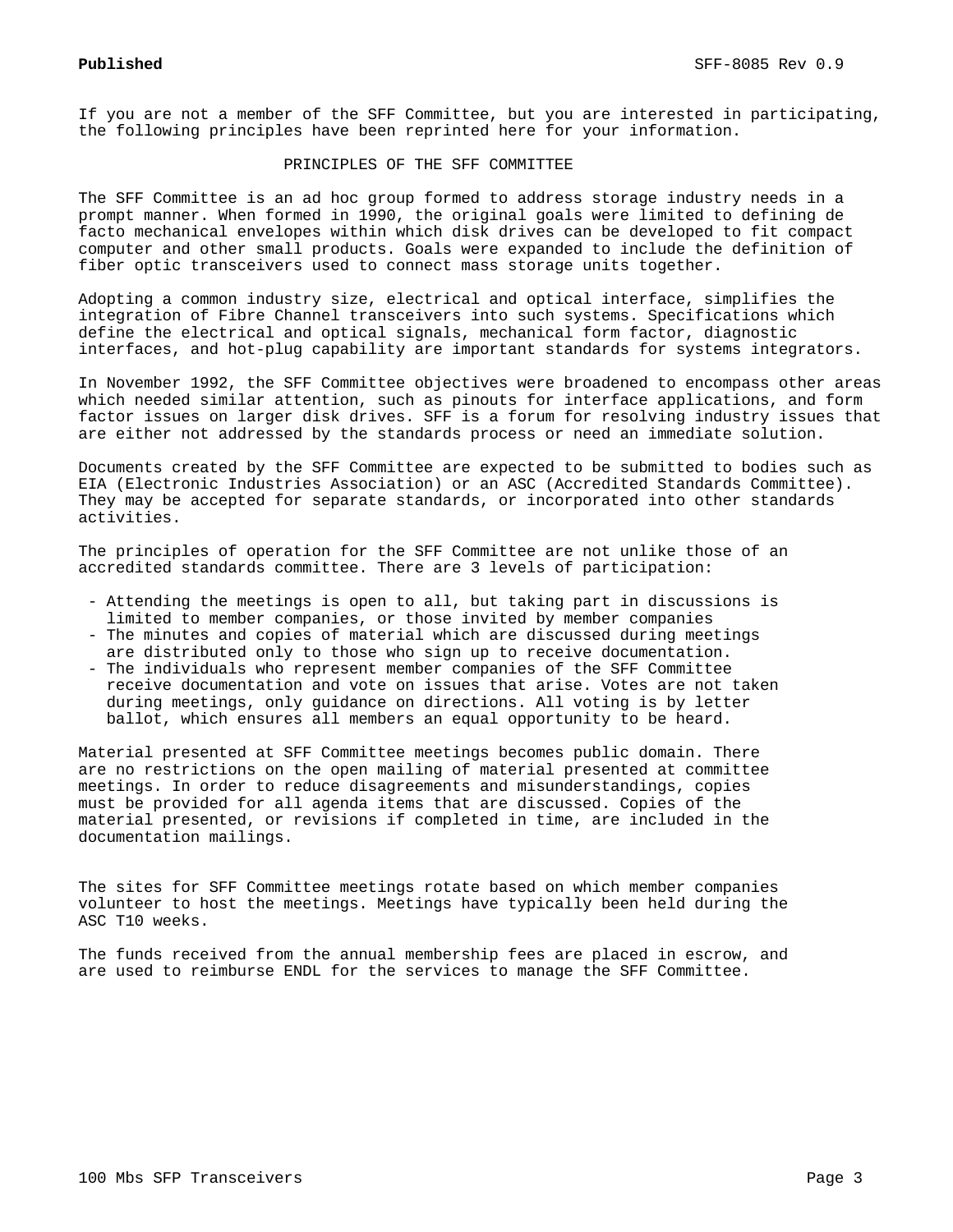If you are not receiving the documentation of SFF Committee activities or are interested in becoming a member, the following signup information is reprinted here for your information.

Membership includes voting privileges on SFF Specs under development.

CD\_Access Electronic documentation contains:

- Minutes for the year-to-date plus all of last year
- Email traffic for the year-to-date plus all of last year
- The current revision of all the SFF Specifications, as well as any previous revisions distributed during the current year.

Meeting documentation contains:

- Minutes for the current meeting cycle.
- Copies of Specifications revised during the current meeting cycle.

Each electronic document mailing obsoletes the previous mailing of that year e.g. July replaces May. To build a complete set of archives of all SFF documentation, retain the last SFF CD\_Access mailing of each year.

| Company: the company of the contract of the contract of the contract of the contract of the contract of the contract of the contract of the contract of the contract of the contract of the contract of the contract of the co |                                                   |          |         |                            |
|--------------------------------------------------------------------------------------------------------------------------------------------------------------------------------------------------------------------------------|---------------------------------------------------|----------|---------|----------------------------|
|                                                                                                                                                                                                                                |                                                   |          |         |                            |
|                                                                                                                                                                                                                                |                                                   |          |         |                            |
|                                                                                                                                                                                                                                |                                                   |          |         |                            |
|                                                                                                                                                                                                                                |                                                   |          |         |                            |
| Please register me with the SFF Committee for one year.                                                                                                                                                                        |                                                   |          |         |                            |
| ___ Voting Membership w/Electronic documentation                                                                                                                                                                               |                                                   |          | \$2,160 |                            |
| ____ Voting Membership w/Meeting documentation                                                                                                                                                                                 |                                                   |          | \$1,800 |                            |
| ___ Non-voting Observer w/Electronic documentation                                                                                                                                                                             |                                                   | \$<br>\$ |         | 660 U.S.<br>760 Overseas   |
| ___ Non-voting Observer w/Meeting documentation                                                                                                                                                                                |                                                   | Ŝ.       |         | \$300 U.S.<br>400 Overseas |
| Check Payable to SFF Committee for \$_________ is Enclosed                                                                                                                                                                     |                                                   |          |         |                            |
|                                                                                                                                                                                                                                |                                                   |          |         |                            |
|                                                                                                                                                                                                                                |                                                   |          |         |                            |
| SFF Committee<br>14426 Black Walnut Ct<br>Saratoga CA 95070                                                                                                                                                                    | 408-867-6630<br>408-867-2115Fx<br>endlcom@acm.org |          |         |                            |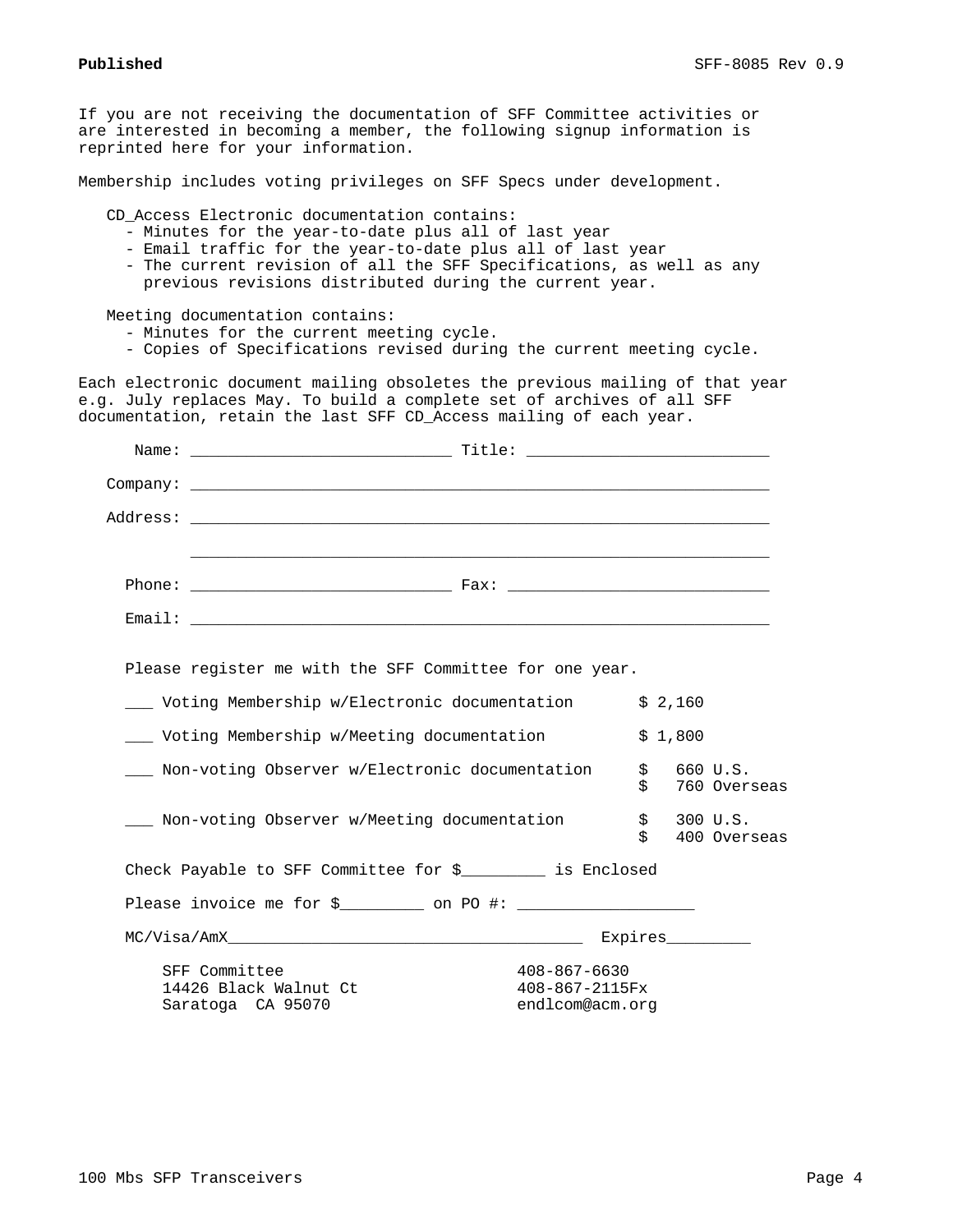Foreword

When Fibre-Channel transceivers were first introduced, the devices targeted the 1.063 Gbs data rate. The resulting Small Formfactor transceiver mechanical and electrical definitions proved so popular that other data rate devices not explicitly covered have evolved.

The advantages of reusing the specifications at data rates other then those initially conceived are manifold. Mechanical housings and electrical connectors can be used across different data rates, and the potentially broad choice of product offerings from transceiver vendors allows a system integrator or an end user to provision a system with different transceivers as requirements change over time. Additional pluggable transceivers or boards containing an array of transceivers can be installed as system capacity requirements grow over time.

One such family of devices which has become popular are devices intended for OC3 (155 Mbs) data rates in Small Formfactor configurations. Transceiver vendors have struggled with the problem of making these devices compliant to the turn on time of the Gigabit Ethernet and Fibre Channel data rates, while complying with the baseline wander requirements of OC3 and 100 Mbs Ethernet specifications.

Suggestions for improvement of this document will be welcome. They should be sent to the SFF Committee, 14426 Black Walnut Ct, Saratoga, CA 95070.

The development work on this specification was done by the SFF Committee, an industry group. The membership of the committee since its formation in 1990 has included a mix of companies which are leaders across the industry.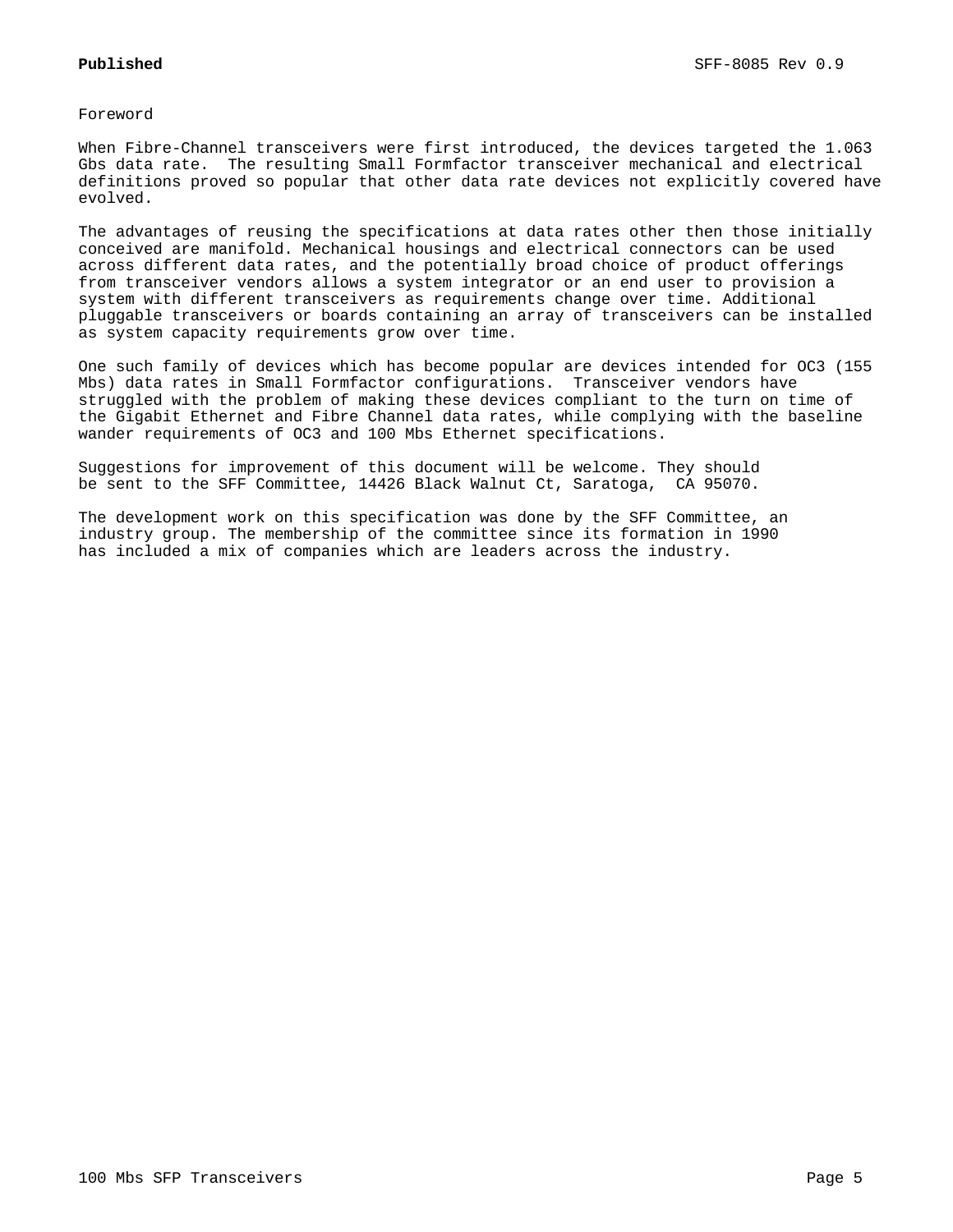1. Scope

This specification defines the set of characteristics associated Small Formfactor Fibre Optic transceivers operating at a nominal data rate of 100 Mbs.

The turn-on time specified for Small Formfactor devices is too short for analog automatic power control loops used in the simplest, lowest cost transceivers to simultaneously meet the Small Formfactor specified turn on time and at the same time meet the baseline wander requirements for 100 Mbs Ethernet and OC3 SONET.

In an effort to broaden the applications for these transceiver modules around different applications, this extension to the existing specification has been developed.

The SFF Committee was formed in August, 1990 to broaden the applications for storage devices, and is an ad hoc industry group of companies representing system integrators, peripheral suppliers, and component suppliers.

1.1 Description of Clauses

- Clause 1 contains the Scope and Purpose.
- Clause 2 contains Referenced and Related Standards and SFF Specifications.
- Clause 3 contains the General Description.
- Clause 4 contains the Glossary
- Clause 5 contains the Specific content for this Standard

## 2. References

The SFF Committee activities support the requirements of the storage industry, and it is involved with several standards.

#### 2.1 Industry Documents

There are many industry standards associated with 100 Mbs optical transceivers, and any of those which define timing requirements are superseded by products which ship in accordance with this specification.

 MSA Original Small Formfactor MSA Revised Small Formfactor July 2000 INF-8074I SFP (Small Formfactor) Pluggable Transceiver

### 2.2 SFF Specifications

There are several projects active within the SFF Committee. At the date of printing document numbers had been assigned to the following projects. The status of Specifications is dependent on committee activities.

| $F = Forwarded$        | The document has been approved by the members for                      |
|------------------------|------------------------------------------------------------------------|
|                        | forwarding to a formal standards body.                                 |
| $P = \text{Published}$ | The document has been balloted by members and is                       |
|                        | available as a published SFF Specification.                            |
| $A =$ Approved         | The document has been approved by ballot of the members                |
|                        | and is in preparation as an SFF Specification.                         |
| $C = C$ anceled        | The project was canceled, and no Specification was                     |
|                        | Published.                                                             |
|                        | $D =$ Development The document is under development at SFF.            |
| $E = Expixel$          | The document has been published as an SFF                              |
|                        | Specification, and the members voted against re-                       |
|                        | publishing it when it came up for annual review.                       |
|                        | e = electronic Used as a suffix to indicate an SFF Specification which |
|                        | has Expired but is still available in electronic form                  |
|                        | from SFF e.g. a specification has been incorporated                    |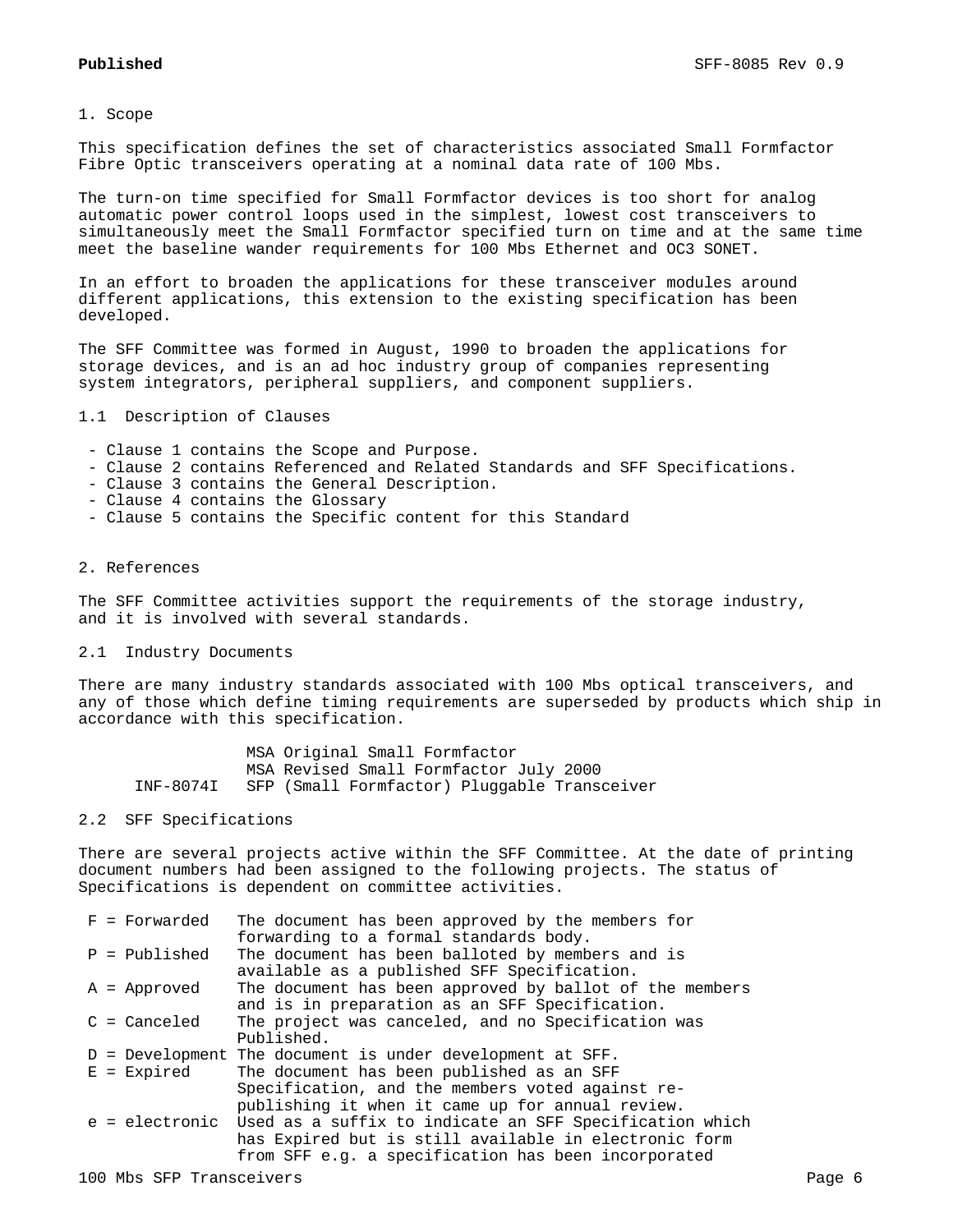| s = submitted                    | into a draft or published standard which is only<br>available in hard copy.<br>i = Information The document has no SFF project activity in progress,<br>but it defines features in developing industry<br>standards. The document was provided by a company,<br>editor of an accredited standard in development, or an<br>individual. It is provided for broad review (comments<br>to the author are encouraged). As the copyright on such<br>documents is retained by the author, the INF or 'i'<br>specifications cannot be freely copied for distribution.<br>The document is a proposal to the members for<br>consideration to become an SFF Specification. |
|----------------------------------|-----------------------------------------------------------------------------------------------------------------------------------------------------------------------------------------------------------------------------------------------------------------------------------------------------------------------------------------------------------------------------------------------------------------------------------------------------------------------------------------------------------------------------------------------------------------------------------------------------------------------------------------------------------------|
| Spec #<br>Rev<br>---------       | List of Specifications as of May 21, 2004                                                                                                                                                                                                                                                                                                                                                                                                                                                                                                                                                                                                                       |
| SFF-8000                         | SFF Committee Information                                                                                                                                                                                                                                                                                                                                                                                                                                                                                                                                                                                                                                       |
| INF-8001i<br>Е                   | 44-pin ATA (AT Attachment) Pinouts for SFF Drives                                                                                                                                                                                                                                                                                                                                                                                                                                                                                                                                                                                                               |
| INF-8002i<br>Е                   | 68-pin ATA (AT Attachment) for SFF Drives                                                                                                                                                                                                                                                                                                                                                                                                                                                                                                                                                                                                                       |
| SFF-8003<br>Е                    | SCSI Pinouts for SFF Drives                                                                                                                                                                                                                                                                                                                                                                                                                                                                                                                                                                                                                                     |
| <b>SFF-8004</b><br>Е             | Small Form Factor 2.5" Drives                                                                                                                                                                                                                                                                                                                                                                                                                                                                                                                                                                                                                                   |
| <b>SFF-8005</b><br>Е             | Small Form Factor 1.8" Drives                                                                                                                                                                                                                                                                                                                                                                                                                                                                                                                                                                                                                                   |
| SFF-8006<br>Е                    | Small Form Factor 1.3" Drives                                                                                                                                                                                                                                                                                                                                                                                                                                                                                                                                                                                                                                   |
| E<br>SFF-8007                    | 2mm Connector Alternatives                                                                                                                                                                                                                                                                                                                                                                                                                                                                                                                                                                                                                                      |
| <b>SFF-8008</b><br>Е             | 68-pin Embedded Interface for SFF Drives                                                                                                                                                                                                                                                                                                                                                                                                                                                                                                                                                                                                                        |
| 4.1<br>SFF-8009                  | Unitized Connector for Cabled Drives                                                                                                                                                                                                                                                                                                                                                                                                                                                                                                                                                                                                                            |
| SFF-8010<br>Е                    | Small Form Factor 15mm 1.8" Drives                                                                                                                                                                                                                                                                                                                                                                                                                                                                                                                                                                                                                              |
| INF-8011i<br>Е                   | ATA Timing Extensions for Local Bus                                                                                                                                                                                                                                                                                                                                                                                                                                                                                                                                                                                                                             |
| SFF-8012<br>3.0                  | 4-Pin Power Connector Dimensions                                                                                                                                                                                                                                                                                                                                                                                                                                                                                                                                                                                                                                |
| SFF-8013<br>Е                    | ATA Download Microcode Command                                                                                                                                                                                                                                                                                                                                                                                                                                                                                                                                                                                                                                  |
| C<br>SFF-8014                    | Unitized Connector for Rack Mounted Drives                                                                                                                                                                                                                                                                                                                                                                                                                                                                                                                                                                                                                      |
| SFF-8015<br>Е                    | SCA Connector for Rack Mounted SFF SCSI Drives                                                                                                                                                                                                                                                                                                                                                                                                                                                                                                                                                                                                                  |
| SFF-8016<br>C                    | Small Form Factor 10mm 2.5" Drives                                                                                                                                                                                                                                                                                                                                                                                                                                                                                                                                                                                                                              |
| SFF-8017<br>Е                    | SCSI Wiring Rules for Mixed Cable Plants                                                                                                                                                                                                                                                                                                                                                                                                                                                                                                                                                                                                                        |
| Ε<br>SFF-8018                    | ATA Low Power Modes                                                                                                                                                                                                                                                                                                                                                                                                                                                                                                                                                                                                                                             |
| SFF-8019<br>Е                    | Identify Drive Data for ATA Disks up to 8 GB                                                                                                                                                                                                                                                                                                                                                                                                                                                                                                                                                                                                                    |
| INF-8020i<br>Е                   | ATA Packet Interface for CD-ROMs                                                                                                                                                                                                                                                                                                                                                                                                                                                                                                                                                                                                                                |
| SFF-8025<br>0.5                  | SFF Committee Specification Categories                                                                                                                                                                                                                                                                                                                                                                                                                                                                                                                                                                                                                          |
| INF-8028i<br>E                   | - Errata to SFF-8020 Rev 2.5                                                                                                                                                                                                                                                                                                                                                                                                                                                                                                                                                                                                                                    |
| E<br>SFF-8029                    | - Errata to SFF-8020 Rev 1.2                                                                                                                                                                                                                                                                                                                                                                                                                                                                                                                                                                                                                                    |
| SFF-8030<br>1.8                  | SFF Committee Charter                                                                                                                                                                                                                                                                                                                                                                                                                                                                                                                                                                                                                                           |
| SFF-8031                         | Named Representatives of SFF Committee Members                                                                                                                                                                                                                                                                                                                                                                                                                                                                                                                                                                                                                  |
| 1.5<br><b>SFF-8032</b>           | SFF Committee Principles of Operation                                                                                                                                                                                                                                                                                                                                                                                                                                                                                                                                                                                                                           |
| INF-8033i<br>Е                   | Improved ATA Timing Extensions to 16.6 MBs                                                                                                                                                                                                                                                                                                                                                                                                                                                                                                                                                                                                                      |
| $INF-8034i$<br>Е                 | High Speed Local Bus ATA Line Termination Issues                                                                                                                                                                                                                                                                                                                                                                                                                                                                                                                                                                                                                |
| INF-8035i<br>Е                   | Self-Monitoring, Analysis & Reporting Technology                                                                                                                                                                                                                                                                                                                                                                                                                                                                                                                                                                                                                |
| INF-8036i<br>E                   | ATA Signal Integrity Issues                                                                                                                                                                                                                                                                                                                                                                                                                                                                                                                                                                                                                                     |
| INF-8037i<br>Е                   | Intel Small PCI SIG                                                                                                                                                                                                                                                                                                                                                                                                                                                                                                                                                                                                                                             |
| INF-8038i<br>Ε<br>INF-8039i<br>E | Intel Bus Master IDE ATA Specification<br>Phoenix EDD (Enhanced Disk Drive) Specification                                                                                                                                                                                                                                                                                                                                                                                                                                                                                                                                                                       |
|                                  |                                                                                                                                                                                                                                                                                                                                                                                                                                                                                                                                                                                                                                                                 |
| SFF-8040<br>1.2                  | 25-pin Asynchronous SCSI Pinout                                                                                                                                                                                                                                                                                                                                                                                                                                                                                                                                                                                                                                 |
| C<br>SFF-8041                    | SCA-2 Connector Backend Configurations                                                                                                                                                                                                                                                                                                                                                                                                                                                                                                                                                                                                                          |
| $\mathsf{C}$<br>SFF-8042         | VHDCI Connector Backend Configurations                                                                                                                                                                                                                                                                                                                                                                                                                                                                                                                                                                                                                          |
| SFF-8043<br>$E_{\perp}$          | 40-pin MicroSCSI Pinout                                                                                                                                                                                                                                                                                                                                                                                                                                                                                                                                                                                                                                         |
| SFF-8045<br>4.5                  | 40-pin SCA-2 Connector w/Parallel Selection                                                                                                                                                                                                                                                                                                                                                                                                                                                                                                                                                                                                                     |
| SFF-8046<br>Е                    | 80-pin SCA-2 Connector for SCSI Disk Drives                                                                                                                                                                                                                                                                                                                                                                                                                                                                                                                                                                                                                     |
| C<br>SFF-8047<br>C<br>SFF-8048   | 40-pin SCA-2 Connector w/Serial Selection<br>80-pin SCA-2 Connector w/Parallel ESI                                                                                                                                                                                                                                                                                                                                                                                                                                                                                                                                                                              |
| E<br>SFF-8049                    | 80-conductor ATA Cable Assembly                                                                                                                                                                                                                                                                                                                                                                                                                                                                                                                                                                                                                                 |
|                                  |                                                                                                                                                                                                                                                                                                                                                                                                                                                                                                                                                                                                                                                                 |

INF-8050i 1.0 Bootable CD-ROM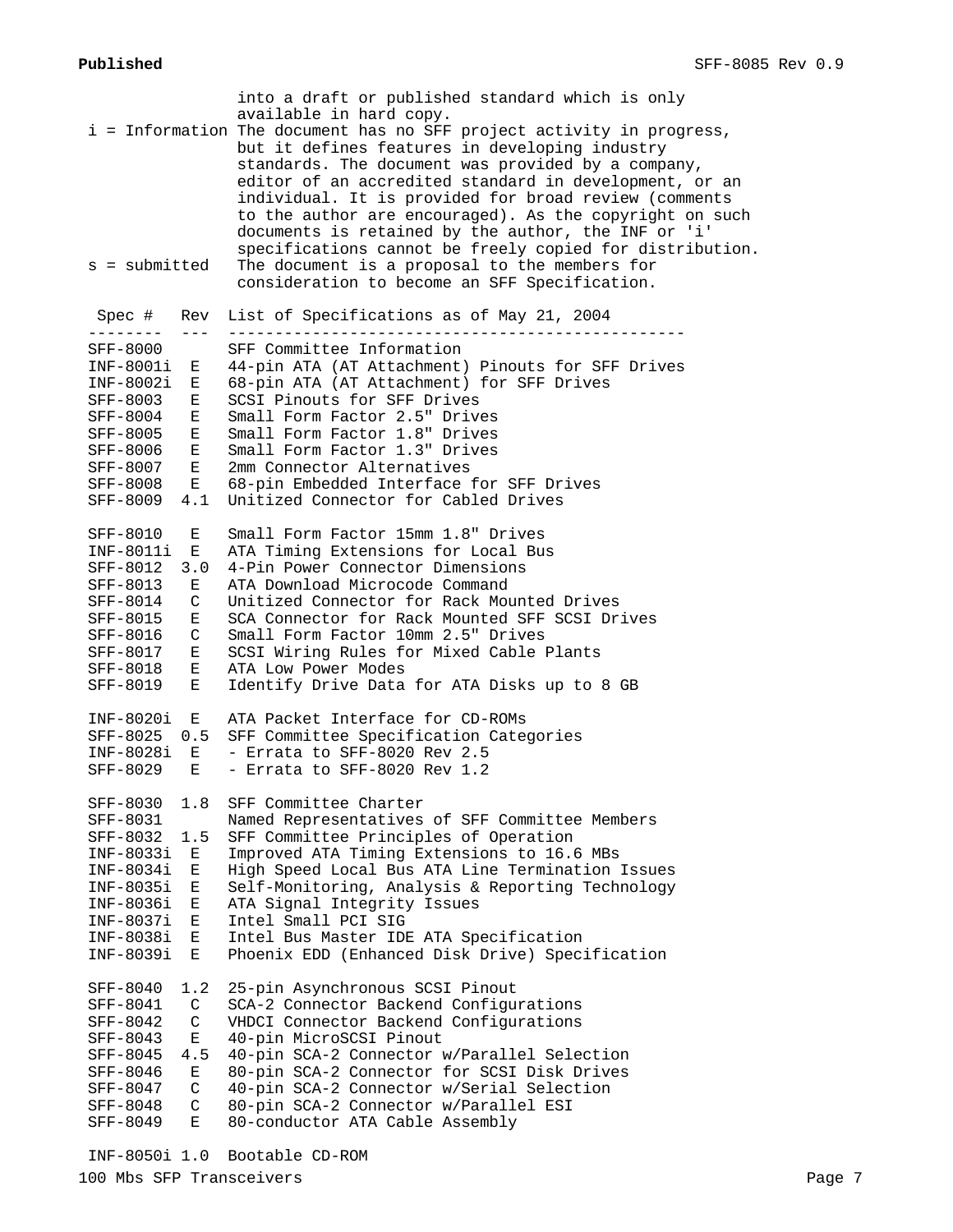| INF-8051i<br>Е<br>INF-8052i<br>E.<br>SFF-8053<br>5.5<br>SFF-8054<br>0.1<br>INF-8055i<br>E<br>SFF-8056<br>C<br>SFF-8057<br>Е<br><b>SFF-8058</b><br>E<br>E<br>SFF-8059                                                                                                                     | Small Form Factor 3" Drives<br>ATA Interface for 3" Removable Devices<br>GBIC (Gigabit Interface Converter)<br>Automation Drive Interface Connector<br>SMART Application Guide for ATA Interface<br>50-pin 2mm Connector<br>Unitized ATA 2-plus Connector<br>Unitized ATA 3-in-1 Connector<br>40-pin ATA Connector                                                                                                                                                                                                                              |
|------------------------------------------------------------------------------------------------------------------------------------------------------------------------------------------------------------------------------------------------------------------------------------------|-------------------------------------------------------------------------------------------------------------------------------------------------------------------------------------------------------------------------------------------------------------------------------------------------------------------------------------------------------------------------------------------------------------------------------------------------------------------------------------------------------------------------------------------------|
| SFF-8060<br>1.1<br>SFF-8061<br>E<br>SFF-8062<br>SFF-8065<br>C<br>$\mathsf{C}$<br>SFF-8066<br>3.2<br>SFF-8067<br>E<br>INF-8068i<br>SFF-8069<br>E                                                                                                                                          | SFF Committee Patent Policy<br>Emailing drawings over the SFF Reflector<br>Rolling Calendar of SSWGs and Plenaries<br>40-pin SCA-2 Connector w/High Voltage<br>80-pin SCA-2 Connector w/High Voltage<br>40-pin SCA-2 Connector w/Bidirectional ESI<br>Guidelines to Import Drawings into SFF Specs<br>Fax-Access Instructions                                                                                                                                                                                                                   |
| INF-8070i 1.3<br>1.2<br>SFF-8072<br>$\mathbf C$<br>SFF-8073<br>INF-8074i 1.0<br>1.0<br>SFF-8075<br>SFF-8076<br>$\sim$ $ \sim$<br>INF-8077i 3.1<br>SFF-8078<br>$\mathbb{C}$<br>SFF-8079<br>1.3<br>SFF-8080<br>E<br>3.1<br>SFF-8082<br>0.9<br>SFF-8085<br>SFF-8089<br>1.0<br>INF-8090i 5.5 | ATAPI for Rewritable Removable Media<br>80-pin SCA-2 for Fibre Channel Tape Applications<br>20-pin SCA-2 for GBIC Applications<br>SFP (Small Formfactor Pluggable) Transceiver<br>PCI Card Version of SFP Cage<br>SFP Additional IDs<br>XFP (10 Gbs Small Form Factor Pluggable Module)<br>$XFP-E$<br>SFP Rate and Application Selection<br>ATAPI for CD-Recordable Media<br>Labeling of Ports and Cable Assemblies<br>100 Mbs Small Formfactor Transceivers<br>SFP Rate and Application Selection Values<br>ATAPI for DVD (Digital Video Data) |
| SFF-8101<br>C<br>SFF-8110<br>$\mathsf{C}$<br>1.3<br>SFF-8111<br>SFF-8122<br>2.6<br>SFF-8120<br>2.1<br>SFF-8123                                                                                                                                                                           | 3 Gbs and 4 Gbs Signal Characteristics<br>5V Parallel 1.8" drive form factor<br>1.8" drive form factor (60x70mm)<br>1.8" (60x70mm) w/SCA-2 Connector<br>1.8" drive form factor (78x54mm)<br>1.8" (60x70mm) w/Serial Attachment Connector                                                                                                                                                                                                                                                                                                        |
| SFF-8200e 1.1<br>SFF-8201<br>2.2<br>SFF-8221 3.4<br>SFF-8222 2.0<br>SFF-8223<br>2.2<br>SFF-8225<br>$\mathbb{C}$                                                                                                                                                                          | 2 1/2" drive form factors (all of 82xx family)<br>2 1/2" drive form factor dimensions<br>SFF-8212e 1.2 2 1/2" drive w/SFF-8001 44-pin ATA Connector<br>Pre-Aligned 2.5" Drive >10mm Form Factor<br>2.5" Drive w/SCA-2 Connector<br>2.5" Drive w/Serial Attachment Connector<br>2.5" Single Voltage Drive                                                                                                                                                                                                                                        |
| SFF-8300<br>1.2<br>1.4<br>SFF-8301<br>SFF-8302e 1.1<br>1.2<br>SFF-8323<br>SFF-8332e E<br>SFF-8337e E<br>SFF-8342e 1.3<br>INF-8350i E                                                                                                                                                     | 3 1/2" drive form factors (all of 83xx family)<br>3 1/2" drive form factor dimensions<br>3 1/2" Cabled Connector locations<br>3 1/2" drive w/Serial Attachment Connector<br>3 1/2" drive w/80-pin SFF-8015 SCA Connector<br>3 1/2" drive w/SCA-2 Connector<br>3 1/2" drive w/Serial Unitized Connector<br>3 1/2" Packaged Drives                                                                                                                                                                                                                |
| SFF-8400<br>$\mathsf{C}$<br>SFF-8410 16.1<br>INF-8411 1.0<br>SFF-8412 12.2<br>SFF-8415<br>4.1                                                                                                                                                                                            | VHDCI (Very High Density Cable Interconnect)<br>High Speed Serial Testing for Copper Links<br>High Speed Serial Testing for Backplanes<br>HSOI (High Speed Optical Interconnect) Testing<br>HPEI (High Performance Electrical Interconnect)                                                                                                                                                                                                                                                                                                     |

SFF-8416 10.0 HPEI Bulk Cable Measurement/Performance Reqmnts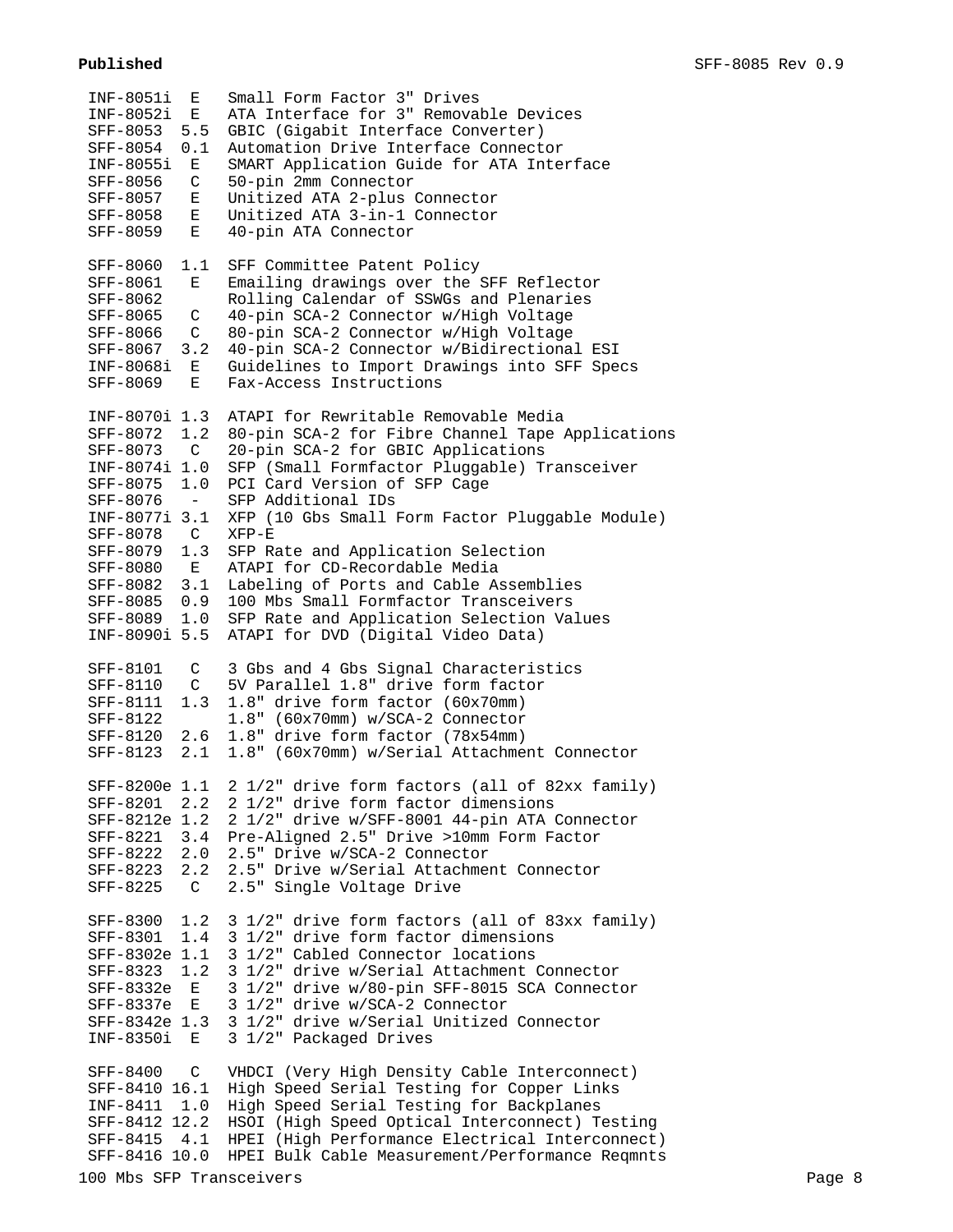| SFF-8420 11.1<br>SFF-8421<br>2.4<br>$\mathsf{C}$<br>SFF-8422<br>SFF-8423<br>$\mathcal{C}$<br>SFF-8424<br>0.5<br>SFF-8425<br>1.4<br>SFF-8426<br>SFF-8429 | HSSDC-1 Shielded Connections<br>HSSDC-2 Shielded Connections<br>FCI Shielded Connections<br>Molex Shielded Connections<br>Dual Row HSSDC-2 Shielded Connections<br>Single Voltage 12V Drives<br>HSSDC Double Width<br>Signal Specification Architecture for HSS Links |
|---------------------------------------------------------------------------------------------------------------------------------------------------------|-----------------------------------------------------------------------------------------------------------------------------------------------------------------------------------------------------------------------------------------------------------------------|
| SFF-8430 4.1                                                                                                                                            | MT-RJ Duplex Optical Connections                                                                                                                                                                                                                                      |
| SFF-8441 14.1                                                                                                                                           | VHDCI Shielded Configurations                                                                                                                                                                                                                                         |
| SFF-8451 10.1<br>SFF-8452 3.1                                                                                                                           | SCA-2 Unshielded Connections                                                                                                                                                                                                                                          |
| SFF-8453                                                                                                                                                | Glitch Free Mating Connections for Multidrop Aps<br>Shielded High Speed Serial connectors                                                                                                                                                                             |
|                                                                                                                                                         |                                                                                                                                                                                                                                                                       |
| 1.2<br>SFF-8460                                                                                                                                         | HSS Backplane Design Guidelines                                                                                                                                                                                                                                       |
| SFF-8464                                                                                                                                                | Improved MM HSS Optical Link Performance                                                                                                                                                                                                                              |
| 2.9<br>SFF-8470                                                                                                                                         | Multi Lane Copper Connector                                                                                                                                                                                                                                           |
| $\overline{C}$<br>SFF-8471                                                                                                                              | ZFP Multi Lane Copper Connector                                                                                                                                                                                                                                       |
| SFF-8472<br>9.4                                                                                                                                         | Diagnostic Monitoring Interface for Optical Xcvrs                                                                                                                                                                                                                     |
| INF-8475i 2.2                                                                                                                                           | XPAK Small Formfactor Pluggable Receiver                                                                                                                                                                                                                              |
| SFF-8480<br>2.1                                                                                                                                         | HSS (High Speed Serial) DB9 Connections                                                                                                                                                                                                                               |
| 1.3<br>SFF-8482                                                                                                                                         | Internal Serial Attachment Connector                                                                                                                                                                                                                                  |
| SFF-8483<br>$\mathcal{C}$                                                                                                                               | External Serial Attachment Connector                                                                                                                                                                                                                                  |
| 0.4<br>SFF-8484                                                                                                                                         | Multi Lane Internal Serial Attachment Connector                                                                                                                                                                                                                       |
| 0.3<br>SFF-8485                                                                                                                                         | Serial GPIO (General Purpose Input/Output) Bus                                                                                                                                                                                                                        |
| SFF-8500e 1.1                                                                                                                                           |                                                                                                                                                                                                                                                                       |
| SFF-8501e 1.1                                                                                                                                           | 5 1/4" drive form factors (all of 85xx family)<br>5 1/4" drive form factor dimensions                                                                                                                                                                                 |
| SFF-8508e 1.1                                                                                                                                           | 5 1/4" ATAPI CD-ROM w/audio connectors                                                                                                                                                                                                                                |
| SFF-8523 1.2                                                                                                                                            | 5 1/4" drive w/Serial Attachment Connector                                                                                                                                                                                                                            |
|                                                                                                                                                         | SFF-8551 3.2 5 1/4" CD Drives form factor                                                                                                                                                                                                                             |
| SFF-8552 0.5                                                                                                                                            | 5 1/4" Slimline Optical Drive Form Factor                                                                                                                                                                                                                             |
| SFF-8572 C                                                                                                                                              | 5 1/4" Tape form factor                                                                                                                                                                                                                                               |
| SFF-8610<br>$\mathcal{C}$                                                                                                                               | SDX (Storage Device Architecture)                                                                                                                                                                                                                                     |
|                                                                                                                                                         |                                                                                                                                                                                                                                                                       |

## 2.3 Sources

Copies of ANSI standards or proposed ANSI standards may be purchased from Global Engineering.

| 15 Inverness Way East | 800-854-7179 or 303-792-2181 |  |
|-----------------------|------------------------------|--|
| Englewood             | 303-792-2192Fx               |  |
| CO 80112-5704         |                              |  |

Copies of SFF Specifications are available by joining the SFF Committee as an Observer or Member.

| 14426 Black Walnut Ct | $408 - 867 - 6630 \times 303$ |
|-----------------------|-------------------------------|
| Saratoga              | 408-867-2115Fx                |
| CA 95070              |                               |

SFF specifications are available at ftp://ftp.seagate.com/sff

Electronic copies of documents are also made available via CD\_Access, a service which provides copies of all the specifications plus SFF reflector traffic. CDs are mailed every 2 months as part of the document service, and provide the letter ballot and paper copies of what was distributed at the meeting as well as the meeting minutes.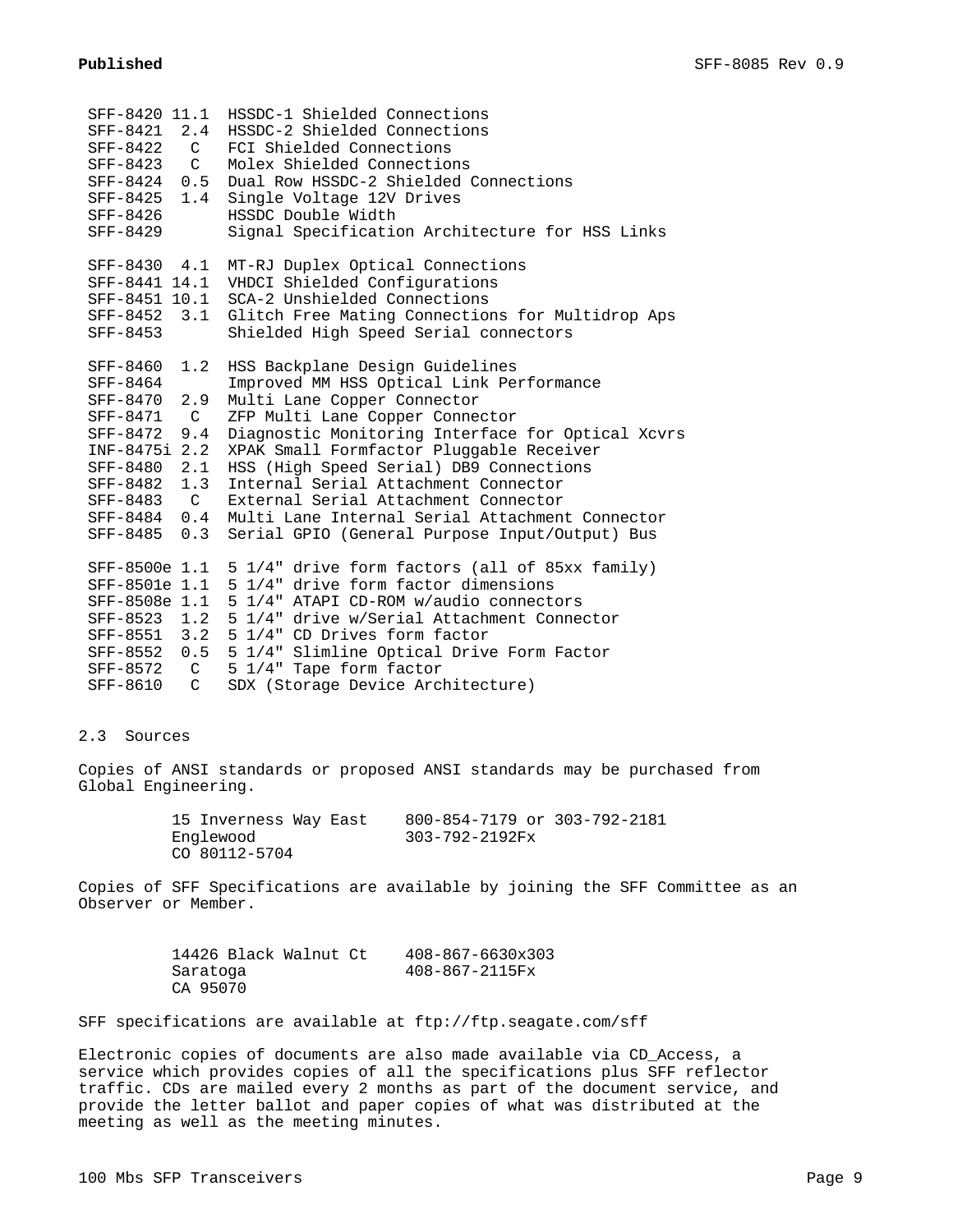3. General Description

The environment for this SFF Specification includes any 100 Mbs Small Formfactor optical transceiver.

4. Definitions and Conventions

4.1 Definitions

For the purpose of SFF Specifications, the following definitions apply:

4.1.1 Optional: This term describes features which are not required by the SFF Specification. However, if any feature defined by the SFF Specification is implemented, it shall be done in the same way as defined by the Specification.

4.1.2 Reserved: Where this term is used for bits, bytes, fields and code values; the bits, bytes, fields and code values are set aside for future standardization. The default value shall be zero. The originator is required to define a Reserved field or bit as zero, but the receiver should not check Reserved fields or bits for zero.

4.1.3 VU (Vendor Unique): This term is used to describe bits, bytes, fields, pins, signals, code values and features which are not described in this SFF Specification, and may be used in a way that varies between vendors.

4.1.4 VU Mode: A mode of execution by the drive in which its use is not defined by this SFF Specification. The means by which a vendor invokes vendor unique operations within a drive is defined by this SFF Specification.

4.2 Conventions

If there is a conflict between text and tables on a feature described as optional, the table shall be accepted as being correct.

Certain terms used herein are the proper names of signals. These are printed in uppercase to avoid possible confusion with other uses of the same words; e.g., ATTENTION. Any lower-case uses of these words have the normal American-English meaning.

A number of conditions, commands, sequence parameters, events, English text, states or similar terms are printed with the first letter of each word in uppercase and the rest lower-case; e.g., In, Out, Request Status. Any lowercase uses of these words have the normal American-English meaning.

The American convention of numbering is used i.e., the thousands and higher multiples are separated by a comma and a period is used as the decimal point. This is equivalent to the ISO convention of a space and comma.

| American: | 0.1         | ISO: | 0.6         |
|-----------|-------------|------|-------------|
|           | 1,000       |      | 1 000       |
|           | 1,323,462.9 |      | 1 323 462,9 |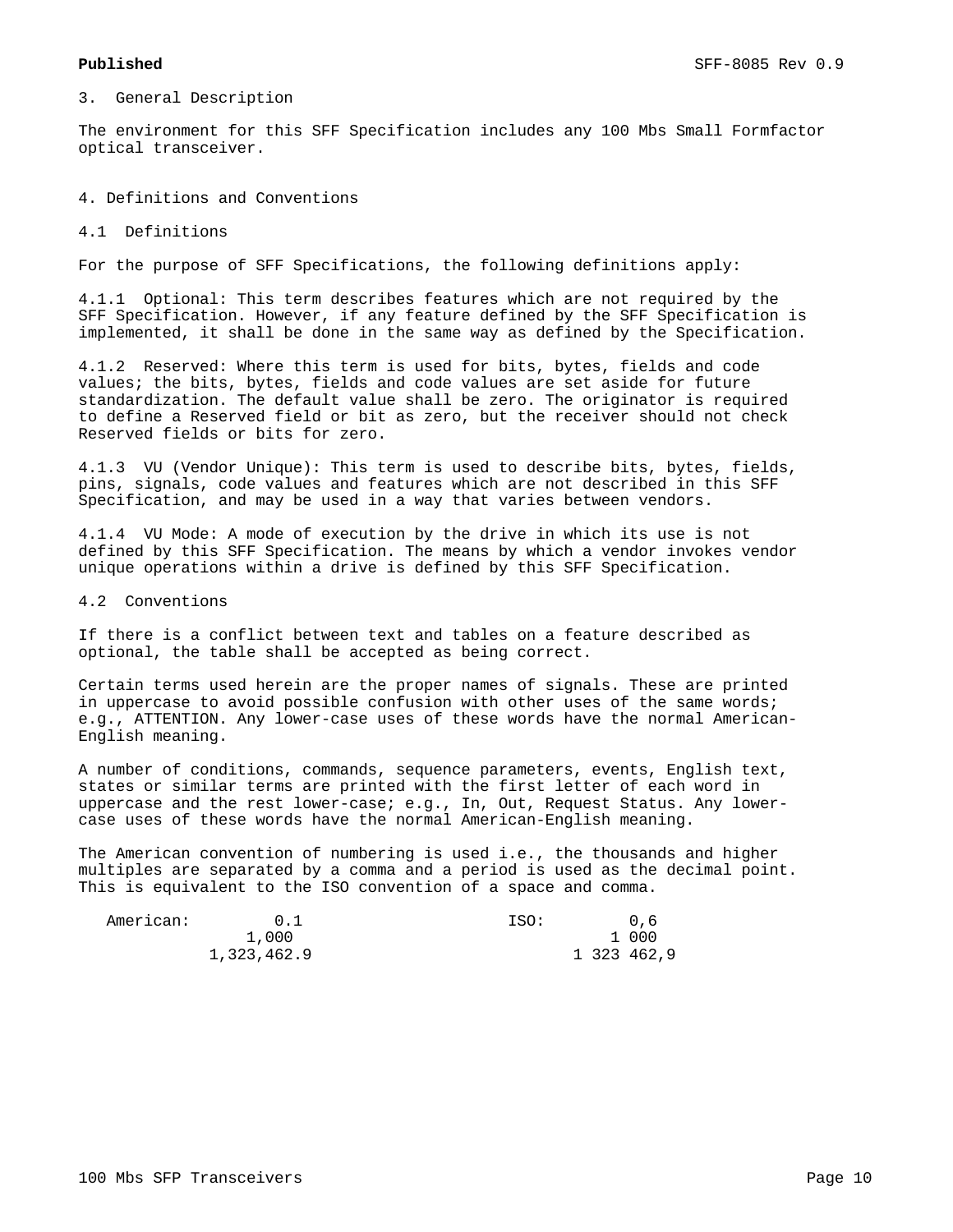# TABLE OF CONTENTS

Page numbers not accurate in this revision

|                                                        | 6          |
|--------------------------------------------------------|------------|
|                                                        | 6          |
|                                                        | $\epsilon$ |
|                                                        | 6          |
|                                                        | 6          |
|                                                        | 9          |
|                                                        | 9          |
|                                                        | 9          |
| 4.1 Definitions                                        | 9          |
|                                                        | 1 N        |
| 5. 100 Mbps Small Formfactor Description 12            |            |
| 5.1 Mechanical and Optical Interface 12                |            |
|                                                        | 12         |
|                                                        |            |
| 5.3 Reserved for possible inclusion of EEPROM Table 12 |            |
|                                                        |            |
|                                                        |            |